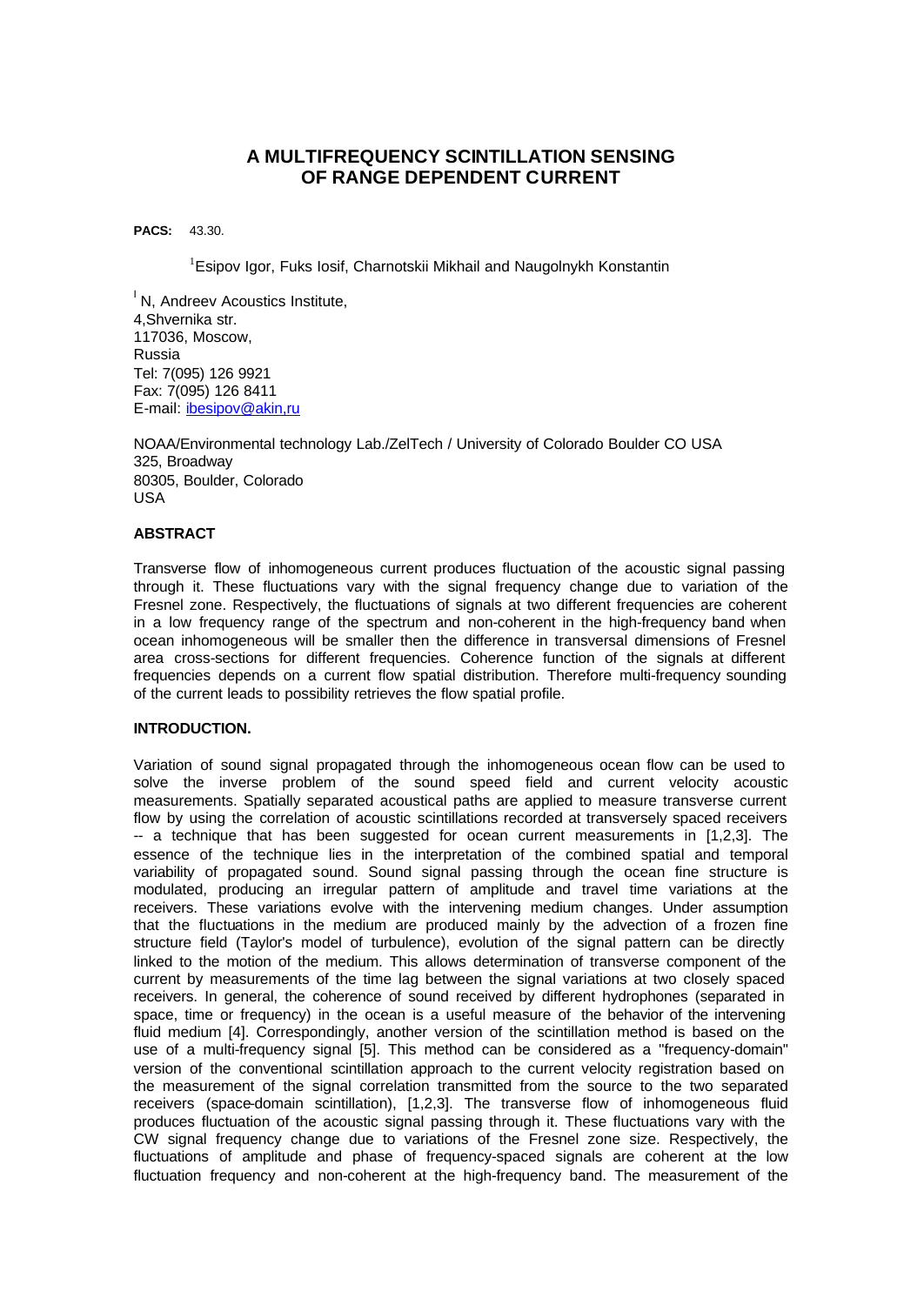cutoff frequency allows determination of the transverse current velocity. The feasibility of this technique was confirmed in [6,7,8], and [9] for wind velocity measurement, in turbulent atmosphere.

In all papers mentioned above, the fine structure of refractive index fluctuations was assumed to be caused only by turbulence and was described by the isotropic Kolmogorov-Obukhov spectrum, and temporal variations were caused only by ''frozen'' transportation of inhomogeneities, along with the turbulent refractive index fluctuations (isotropic first of all). Here we will follow such an approach to consider the method to retrieve the current velocity spatial profile by multi-frequency sound signal propagated along the path between one source and one receiver. Therefore one could consider that method as a "one path tomography" approach for ocean flow spatial retrieval on the path between one pair of sound transducers.

#### **GENERAL EQUATIONS**

Let us consider the propagation through the random medium of a set of plane CW waves of different frequencies *w<sup>n</sup>* :

$$
\boldsymbol{j}_n = \exp(\boldsymbol{y}_n - i\boldsymbol{w}_n t). \tag{1}
$$

Here, $\boldsymbol{j}_{{}_{n}}$  is the pressure or velocity potential,  $\boldsymbol{\mathcal{Y}}_{{}_{n}}$  is the complex phase,

$$
\mathbf{y}_n = \mathbf{C}_n(t) + i\mathbf{S}_n(t),
$$
 (2)

 $\mathbf{C}_n(t)$  and  $S_n(t)$  are the log-amplitude and the phase of the signal, respectively.

In the framework of the smooth perturbation method, the fluctuations of the complex phase of the signal at the distance *L* from the source are [10]

$$
\boldsymbol{y}_n(t) = \frac{k_n^2 L}{2\boldsymbol{p}} \int_0^L \frac{dx}{x(L-x)} \iint dy dz \boldsymbol{m}(x, y, z, t) \exp\left\{ \frac{ik_n L(y^2 + z^2)}{2x(L-x)} \right\},
$$
(3)

here,  $k_n = w_n/c$  is the wave number, c is the sound velocity, and  $m(x, y, z, t)$  are the refraction index fluctuations. The sound waves are thought propagate along the *x* -axis, which is a horizontal line connected to a point sound source  $(x = 0)$  and a non-directional receiver  $(x = L)$ , the axis *z* directs vertically. The relative coherence of the signals can be characterized by the cross correlation function and its Fourier transform, i.e., the cross spectrum. The cross spectrum of the log-amplitude temporal fluctuations is

$$
W_c^{(n,m)}(\mathbf{n}) = \frac{1}{2\mathbf{p}} \int_{-\infty}^{\infty} e^{i\mathbf{n}t} \langle \mathbf{c}_n(t) \mathbf{c}_m(t+\mathbf{t}) \rangle d\mathbf{t}
$$
 (4)

and the cross spectrum  $W^{(n,m)}_S(\boldsymbol{n})$  for the phase temporal fluctuations  $S_n(t)$  and  $S_m(t)$  can be introduced by the similar equation. The cross and power spectra defined by such a way depend upon the spectrum of the refraction index *m*(**R**,*t*) for inhomogeneities in the medium that can be characterized by the spatial-temporal power spectrum density:

$$
\Phi_{m}(\mathbf{q}, \mathbf{n}) = \frac{1}{(2\mathbf{p})^{4}} \int B_{m}(\tilde{\mathbf{n}}, \mathbf{t}) \exp[i(\mathbf{n}t - \mathbf{q}\tilde{\mathbf{n}})] d^{3} \mathbf{r} d\mathbf{t}, \tag{5}
$$

here 4D integration in the infinite limits is implied, and  $B_m(\tilde{\mathbf{n}}, t)$  is the spatial-temporary autocorrelation function of the refractive index fluctuations: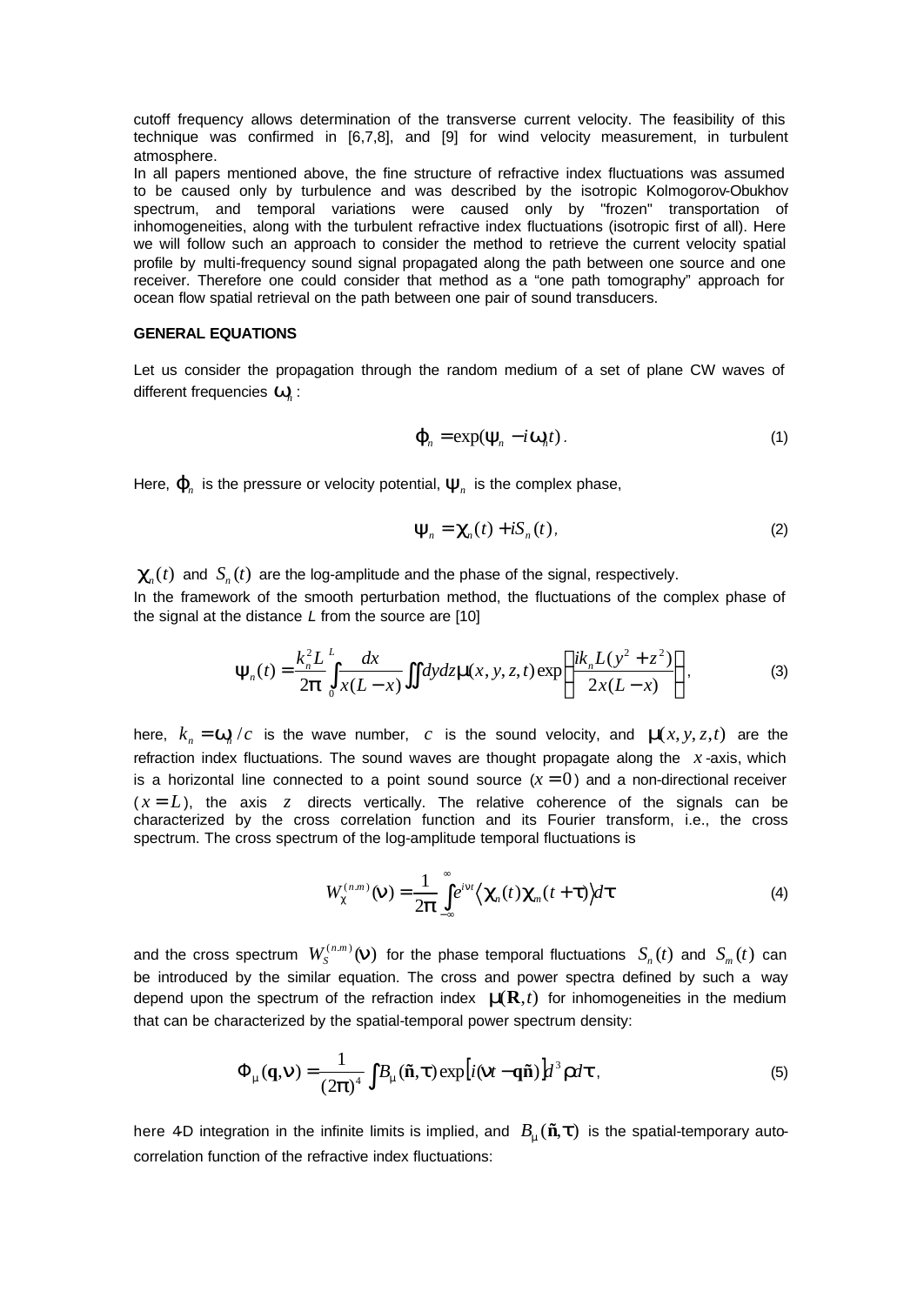$$
B_{m}(\tilde{\mathbf{n}}, \boldsymbol{t}) = \langle \boldsymbol{m}(\mathbf{R}, t) \boldsymbol{m}(\mathbf{R} + \tilde{\mathbf{n}}, t + \boldsymbol{t}) \rangle. \tag{6}
$$

Here, the brackets <…> denote the statistical averaging. Spatial statistical homogeneity on a vector variable  $\mathbf{R}(x, y, z, t)$  and temporal stability of refractive index fluctuations  $\mathbf{m}(\mathbf{R}, t)$  are implied as well. If the spatial-temporal fluctuations of the refractive index *m*(**R**,*t*) are the result of turbulence in the presence of a regular medium flow with a current velocity **U** , then the spatial-temporal power spectrum density of the refractive index fluctuations can be represented in the form

$$
\Phi_{m}(\mathbf{q},n) = \Phi_{m}(\mathbf{q})d(n - \mathbf{q}U). \tag{7}
$$

If the current flow does not have a vertical component  $(U_z = 0)$ , then the cross spectra for the phase  $W^{(n,m)}_S(\boldsymbol{n})$  and log-amplitude  $W^{(n,m)}_{\boldsymbol{c}}(\boldsymbol{n})$  temporal fluctuations can be expressed as follows:

$$
W_{c,s}^{(n,m)}(\mathbf{n}) = \frac{\mathbf{p}k^2}{2(1-\Omega^2)} \int_0^L dx \iint dq_y dq_z \Phi_{\mathbf{m}}(0, q_y, q_z) \mathbf{d}[\mathbf{n} - U(x)q_y] \times \times \left\{ \cos \left[ x(L-x) \frac{q_\perp^2}{kL} \Omega \right] \mp \cos \left[ x(L-x) \frac{q_\perp^2}{kL} \right] \right\}.
$$
 (8)

Here, the upper sign (-) corresponds to the log-amplitude cross spectrum and the lower one (+) corresponds to cross spectrum of phase variations,  $q_{\perp}^2 = q_x^2 + q_y^2$ ,  $U(x)$  is the projection of current velocity on the axis  $y$ ,  $\Omega$  is the relative frequency spacing, and k is the median sound wave number:

$$
\Omega = \frac{\mathbf{W}_n - \mathbf{W}_m}{\mathbf{W}_n + \mathbf{W}_m}, \qquad k = \frac{2k_n k_m}{k_n + k_m} \tag{9}
$$

Here and below we assume, without losing generality, that  $\textbf{\textit{W}}_n \geq \textbf{\textit{W}}_m$ , and hence  $\Omega \geq 0$  . Let's consider an application of Eq. (9) for particular cases of medium motion with some current velocity profile  $U(x)$  and spatial power spectra of refractive index fluctuations.

In the case of ''frozen'' (stable) inhomogeneities moving in the horizontal plane with a constant velocity  $U(x)$ , we can carry out the integration over  $q_y$  in (8) due to the delta-function

 $\boldsymbol{d}[\boldsymbol{n}-U(x)q_{_{\mathrm{y}}} \big].$  Let's come to dimensionless parameter of distance *L*  $z = \frac{2x - L}{l}$ , and to

dimensionless function of current velocity distribution  $h = \frac{q_z - q_z}{n}$  $\boldsymbol{h}$ = $\frac{q_z U(\boldsymbol{z})}{q}$ . If the main cause of the refractive index fluctuations is the turbulence (due, for example, to the current flow), we can use the Obukhov-Kolmogorov spatial power spectrum.

$$
\Phi_{m}(q_{\perp},q_{z}) = 0.033C_{m}^{2} \frac{1}{(q_{\perp}^{2} + q_{z}^{2})^{11/6}},
$$
\n(10)

 $C_m^2$  is the structure constant of the turbulence field. And equation (8) for this case takes the dimensionless form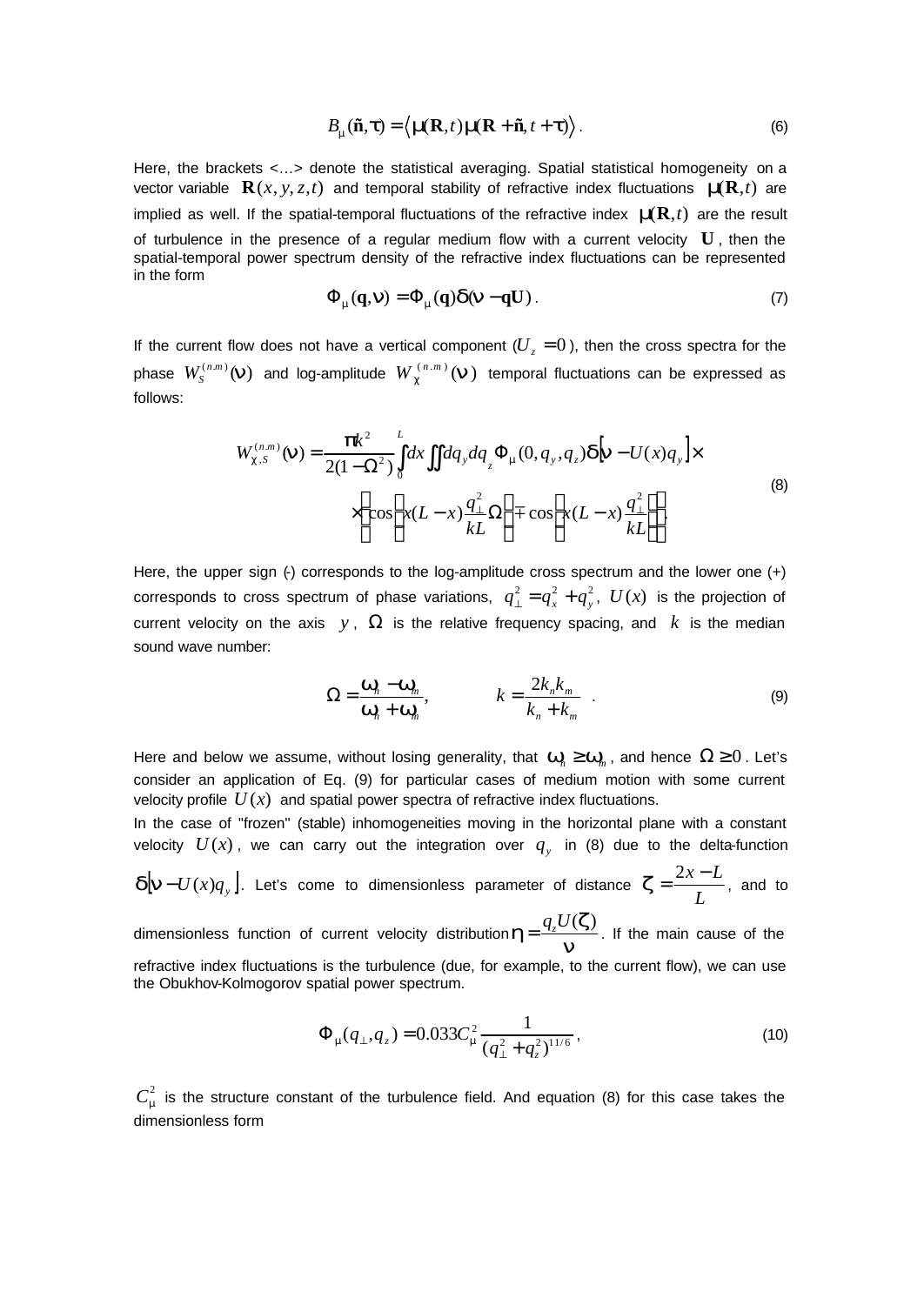$$
W_{c,s}^{(n,m)}(\mathbf{n}) = \frac{4\mathbf{p}0.033C_{\mathbf{m}}^{2}k^{2}L}{(1-\Omega^{2})}\left(\frac{L}{4k}\right)^{4/3}\int_{0}^{1}dz\left[\frac{\mathbf{n}_{0}\mu(\mathbf{z})}{\mathbf{n}}\right]^{8/3}\int_{0}^{\infty}\frac{d\mathbf{h}}{(1+\mathbf{h}^{2})^{11/6}}\times \\ \times\left\{\cos\left[\frac{\mathbf{n}^{2}}{\mathbf{n}_{0}^{2}\mu^{2}(\mathbf{z})}\left(1+\mathbf{h}^{2}\right)(1-\mathbf{z}^{2})\Omega\right]+\cos\left[\frac{\mathbf{n}^{2}}{\mathbf{n}_{0}^{2}\mu^{2}(\mathbf{z})}\left(1+\mathbf{h}^{2}\right)(1-\mathbf{z}^{2})\right]\right\}.\tag{11}
$$

Here we introduced the characteristic frequency  $\bm{n}_{\!_0}=$   $U_{_M}\sqrt{k\,/\,L\,}$  (it is inverse to the travel time across Fresnel zone  $\sqrt{L/k}$  by inhomogeneities traveling with the maximum of transversal velocity  $(U_M = \max U({\boldsymbol{Z}}))$  and  $u({\boldsymbol{Z}}) = U({\boldsymbol{Z}})/U_M$  is normalized current flow spatial profile. Note the result of the calculations is dependent on  $| U^2({\boldsymbol{z}}) \rangle$  and will be the same if we replace *z* → −*z*. Another words turbulence flow affect sound signal crossed it in transversal direction symmetrically with respect to current direction and flow distance from center of the sound path. These cross-spectra will define the coherence function of log-amplitude and phase fluctuations on the carrier frequencies  $\textit{\textbf{w}}_{{\sf \textit{m}}}$  and  $\textit{\textbf{w}}_{{\sf \textit{n}}}$ 

$$
\Gamma_{c,s}^{(m,n)}(\mathbf{n}) = \frac{W_{c,s}^{(n,m)}(\mathbf{n})}{\left[W_{c,s}^{(m,m)}(\mathbf{n})W_{c,s}^{(n,n)}(\mathbf{n})\right]^{1/2}}.
$$
\n(13)

The coherence function  $\Gamma^{(m,n)}_{I,S}(\bm{n})$  will oscillate due to term  $\cos[\Omega \bm{n}^2/\bm{n}_0^2]$  $\mathfrak b$  $\cos[\mathbf{\Omega}\boldsymbol{n}^2/\boldsymbol{n}_0^2]$  in integral. The structure of the cosine argument indicates that pronounced oscillations take place if  $\mathbf{m}_0^2 \approx 1$  $\Omega \bm{n}^2/\bm{n}_0^2 \approx 1$ . Therefore we could estimate the cutoff frequency for the coherence function (where coherence function approaches zero) as

$$
\mathbf{n}_{c}^{(m,n)} \approx \mathbf{n}_{0}^{(m,n)}/\sqrt{\Omega^{(m,n)}} = U(\mathbf{Z})\sqrt{k^{(m,n)}/L\Omega^{(m,n)}}.
$$
 (14)

It is seen that cutoff frequency is a function of current flow spatial distribution  $U(\mathbf{z})$ , relative frequency spacing  $\Omega^{(m,n)}$ , and the median sound wave number  $k^{(m,n)}$  for different pares of frequencies in the sound signal. For the signal consisting of n different frequencies one can define the number of pares as  $N = n(n-1)/2$ . In this case we obtain N independent equations (14) for definition of spatial current flow profile  $U(\mathbf{z})$ . Therefore one could define N independent spatial samplings of  $U(\mathbf{z})$ , or approximate spatial current flow profile by a polynomial extension of power (*N-1*).

Let's consider an example of current effect on sound spectra variation. Fig.1 shows examples of current profiles, which differ each other only by their maximum positions. Figures 2,3 show the coherence function for phase and amplitude signal variations  $\Gamma_{c, S}^{(m,n)}(\mathbf{n})$  of log-amplitude fluctuations, given by (13), are plotted as functions of  $f = n/n$ <sub>0</sub>. It is seen that slow signal variations (f«1) are strongly correlated  $\Gamma_{c,s}^{(m,n)}(\mathbf{n})\sim1$ . With the fluctuation frequency f increasing, the coherence  $\ \Gamma_{c,s}^{(m,n)}(\mathbf{n})\,$  goes down abruptly and it separates with respect to current profile position on the signal path. Note that the currents symmetrical to the median of the sound path produce the same coherence for the signal variation. It is possible to give a simple qualitative interpretation to this result be based on the following

speculations (see for example [5,9]. It was shown above that the fluctuations with the frequency *f* appear as a result of interference of waves, which arrive at the observation point with a path difference  $\Delta R_f$ . The proper signal phase variations will be  $k_n \Delta R_f$ . Therefore the change of carrier frequency  $\mathbf{w}_n$  leads to the shift of this interference pattern, and if this shift turns out to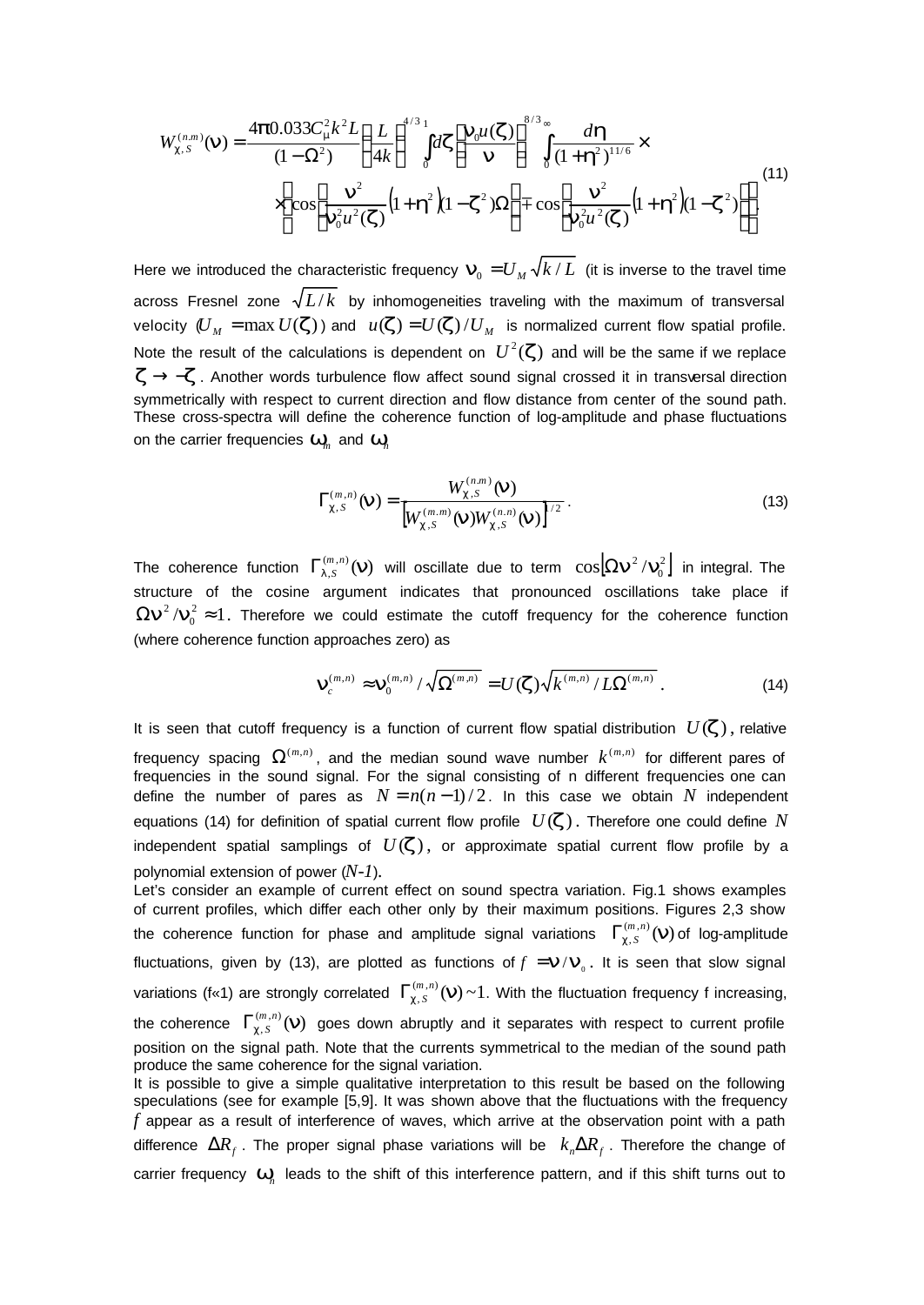be big enough, the fluctuations on two different carrier frequencies *w<sup>m</sup>* and *w<sup>n</sup>* become noncorrelated. To destroy the interference pattern, it is enough to change the wave number  $k_{n}$  on the value  $\Delta k$  , found from the equation  $\Delta k \Delta R_{_f} \approx 1$  . Mind that  $\Delta R_{_f} \approx K^2 L/k^2$  , where  $K^2 = n^2/U^2$ . Therefore  $\Delta k \Delta R$ <sub>f</sub>  $\approx 1$  relation leads to  $\Omega f^2 = \Omega(n/m_0)^2 \approx 1$  $\Omega f^2 = \Omega(\mathbf{n}/\mathbf{n}_0)^2 \approx 1$ , which in its turn corresponds to the mentioned above results of numerical simulation (see Fig. 2 and Fig. 3). On the other hand, this result means that the amplitude (and phase) fluctuations lose there  $\alpha$  coherence when the difference of Fresnel zone areas  $\Delta S = L/k_m - L/k_n = 2l\Omega/k^{(m,n)}$  for two carrier frequencies  $\textit{\textbf{w}}_m^{}$  and  $\textit{\textbf{w}}_n^{}$  becomes equal to the area of inhomogeneity  $\textit{K}^2\Delta S\thickapprox 1$  .

Thus for the signal consisting of *N* different pares of we obtain *N* independent coherence

functions for definition of spatial current flow profile  $U(\mathbf{z})$ . It should note that the method is

valid to retrieve  $| U^2({\boldsymbol{z}})$ . Therefore to retrieve the direction of flow and avoid the ambiguity in spatial profile due to symmetrical dependence on distance from the median of the path one should use the additional data on the current.

#### **ACKNOWLEDGMENT**

This work was partially supported by European Commission Environment and Climate Programme, Grant ENV4-CT97-0463, CRDF grant RG2-2333-MO-02 and NATO Linkage Grant EST.CLG. 977890.

#### **BIBLIOGRAPHICAL REFERENCES**

- [1]. S. Clifford and D. Farmer, "Ocean flow measurement using acoustical scintillation," J. Acoust. Soc. Am. **74**(6), 1826-1832 (1983).
- [2]. D. M. \ Farmer and S. F. Clifford, "Space-Time Acoustic Scintillation Analysis: A New Technique for Probing Ocean Flows," IEEE Journal of Oceanic Engineering **OE-11** (1), 42- 50 (1986).
- [3]. D.M. Farmer and G.B. Crawford, ''Remote sensing of ocean flows by spatial filtering of acoustic scintillations: Observations'', J. Acoust. Soc. Am. **90**(3), 1582-1591 (1991).
- [4]. R. Esswein and S. Flatte, "Calculation of the phase-structure function density from oceanic internal waves,'' J. Acoust. Soc. Am. **70**(5), 1387-1396 (1981).
- [5]. I. Fuks, M. Charnotskii and K. Naugolnykh, " A multi-frequency scintillation method for ocean flow measurement,'' J. Acoust. Soc. Am. **109**(6), 2730-2738 (2001).
- [6]. H. B. Janes, M. S. Tompson, Jr., D. Smith, and A. W. Kirpatrick, "Comparison of Simultaneous Line-of-Sight Signals at 9.6 and 34.5 GHz,'' IEEE Trans. Antennas and Propagation **AP-18** (4), 447-451 (1970).
- [7]. A. Ishimaru, "Temporal Frequency Spectra of Multifrequency Waves in Turbulent Atmosphere'', IEEE Trans. Antennas and Propagation **AP-20** (1), 10-19 (1972).
- [8]. P. A. Mandics, J. C. Harp, R.W. Lee, and A.T. Waterman, Jr., "Multi-frequency Coherency of Short-term Fluctuations of Line-of-Sight Signals - Electromagnetic and Acoustic,'' Radio Science **9** (8,9), 723-731 (1974).
- [9]. I. M. Fuks, "Coherence function of the fluctuations of frequency spaced signals propagating through the randomly inhomogeneous medium,'' Radiotekhn. and Electronic (in Russian) **20**(3), 515-524 (1975) [Abstract English transl., Radio Engineering and Electronic Physics **20**(3), 46 (1975)].
- [10]. V. Tatarskii, *The Effect of the Turbulent Atmosphere on Wave Propagation* (Israel Program for Scientific Translation: Jerusalem, Israel, 1971), Chap. 3, pp. 218-225.